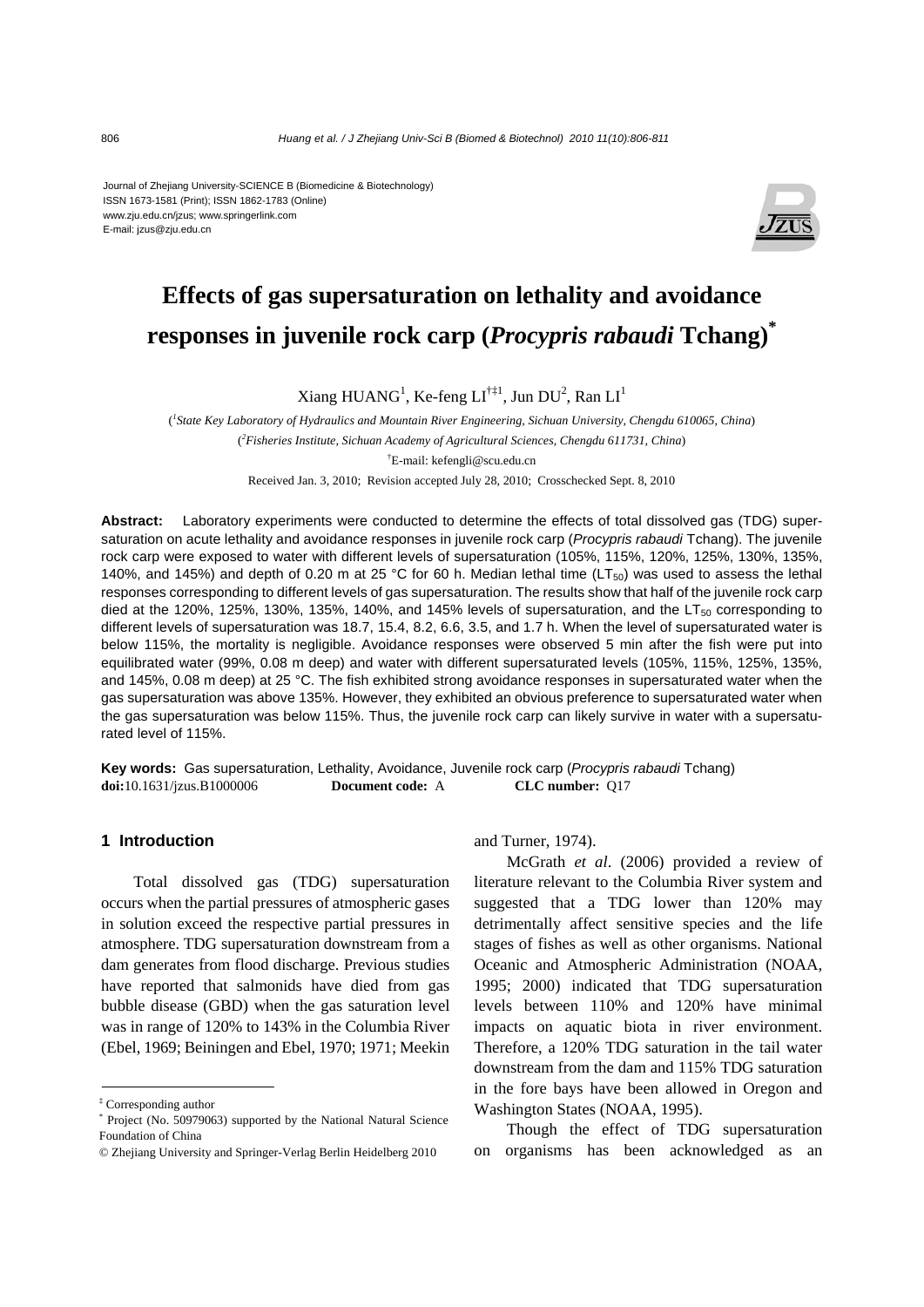environmental concern, many countries have not set a limit for gas supersaturation, and this is especially true for China. During flood discharging in 2006 and 2007, TDG supersaturation downstream from the Three Gorges Dam exceeded 130% for several days (Li *et al*., 2009), and fish died in the Gezhouba reservoir due to GBD (Tan, 2006). Few studies are available on the lethality and avoidance responses in domestic species that were exposed to TDG supersaturated water in the Yangtze River. The objectives of this study are to determine the effects of TDG supersaturation on acute lethality in juvenile rock carp (*Procypris rabaudi* Tchang) and to test the lateral avoidance responses in juvenile rock carp within various levels of supersaturated water.

### **2 Materials and methods**

## **2.1 Collection and holding of experimental fish**

Juvenile rock carp (*Procypris rabaudi* Tchang) which inhabit the upstream region of the Yangtze River were chosen for the experiment. They were hatched on April 23, 2009 from the Sichuan Fisheries Research Institute and transferred to the laboratory on July 3, 2009. The juveniles were placed in the laboratory for a fortnight to acclimate to living conditions, and it was assured that the mortality was less than 5% before initial testing. The experimental conditions were as follows: water temperature 25 °C, salinity 20‰, dissolved oxygen (DO) 7.5–8.0 mg/L, day/ night-cycle 14 h light:10 h dark. The fish were fed on *Limnodrilus hoffmeisteri* once a day, and there was no feeding during the testing. The fish weight ranged from 2.41 to 2.48 g, while the total length ranged from 6.6 to 7.2 cm.

#### **2.2 Water quality monitoring**

A Point-Four device (Point Four Systems Inc., Canada) was used to monitor TDG (%), temperature (°C), barometric pressure (mmHg), and Δ*p* (differential pressure). A YSI 6600 device (YSI Inc., USA) was used to regularly monitor oxygen (%), temperature (°C), pH, and salinity (‰). Data were automatically monitored once a minute during the experiments.

During experiments, the probe of the Point Four was agitated gently by hand every 5 min to dislodge air bubbles which were attached by TDG sensor membranes until the display reading data were stable. The gas saturations were measured and verified every hour.

## **2.3 Experimental design**

2.3.1 Temperature control and supersaturated water generation

The system (Huang *et al*., 2010) can generate water with desired gas saturation by manipulating the combination of water inflow, water outflow, water temperature, and air pressure of the pressure vessel. It is realistic to be able to keep the water temperature and gas saturation constant for 60 h during the experiments. The schematic of the experimental system is shown in Fig. 1.



**Fig. 1 Schematic of an experimental system**  1: water inlet; 2: gas inlet; 3: pressure vacuum valve; 4: safety valve; 5: water outlet; 6: pressure gauge; 7: YSI 6600; 8: Point 4; 9: temperature control device. T1: treatment group 1; T2: treatment group 2; C: control group

Water temperature was controlled by an electric device composed of a heater and a sensor controlling the water temperature in the water flume. The heater was turned on when the water temperature monitored by the sensor was lower than the designated one, and the heater was turned off when the water temperature was higher than the designated one.

Temperature-controlled water was supplied to the water pump and passed through the pump into the pressure vessel, and air was injected into the vessel by a compressor at the same time. The TDG supersaturated water was generated by adding pressure to the water, allowing achievement of desired TDG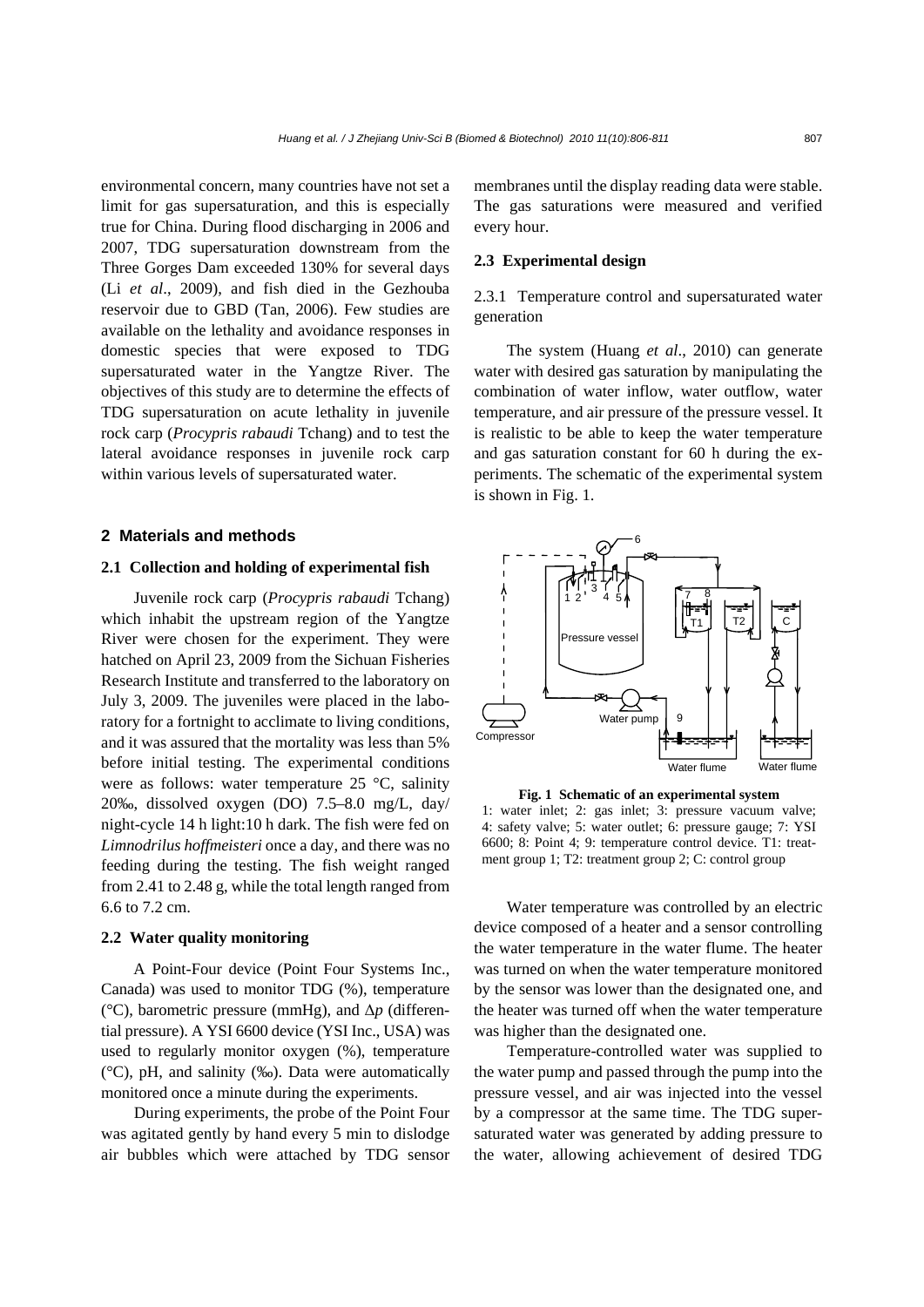saturation levels by regulating the water inflow, water outflow, and air pressure of the pressure vessel. Then the supersaturated water flowed into the treatment groups (T1, T2) and flowed back to the water flume by gravity. The supersaturated water was a circulation of water flow and the inflow water pressure was maintained by using the water pump. The methods of the control of the water temperature and the circulation of water flow were the same as the supersaturated water supply.

## 2.3.2 Acute lethal experiments

Three identical Plexiglas containers were used for aquaria. The depth of the container was 1.2 m and the diameter 0.4 m. There are two holes with diameter of 0.02 m at the bottom for water inlet and outlet (Fig. 2). A plastic mesh net is attached to the hole as a shroud to keep the fish in the container. The experimental circumstance was similar to the acclimated one. The water depth was kept for 0.2 m by controlling the balance of inflow and outflow at 0.1 L/s.



**Fig. 2 Front view of containers used in lethal experiments** The surface is free-surface flow. T1: treatment group 1; T2: treatment group 2; C: control group

Different levels of supersaturated water were conducted (105%, 115%, 120%, 125%, 130%, 135%, 140%, and 145%) into the treatment groups and the equilibrated water (99%) was conducted into the corresponding control group. Twenty-four fish were randomly placed in each container, and exposed for 60 h to derive the death time of each fish with different TDG saturation levels. All experiments were conducted in duplicate under the same condition.

#### 2.3.3 Avoidance response test

A two-channel, open wooden box was constructed (Fig. 3), so that when the experimental fish distinguish the supersaturated water and the equilibrated water, they could choose to avoid entering into supersaturated water or not. Each channel is 0.225 m wide, 0.980 m long, and 0.120 m high. Two inlets were provided, one inlet with supersaturated water and the other with equilibrated water. Fourteen holes with a diameter of 0.01 m for outlet at the bottom of the box were added. Different levels of supersaturated water (105%, 115%, 125%, 135%, and 145%) flowed through one channel, while the equilibrated water (99%) flowed through the other one. The depth of both supersaturated water and equilibrated water was kept at 0.08 m by controlling the balance of inflow and outflow at 0.05 L/s.



**Fig. 3 Top view of choice box used in experiments**  The arrows indicate the direction of water flow from each treatment channel

Initially, 18 to 22 fish were randomly placed into the water with different gas supersaturation levels (105%, 115%, 125%, 135%, and 145%) through supersaturated water channel. Then every fish's position was recorded after 5 min. The experimental circumstance was the same as the water for acclimation, and the supersaturated water could be produced by the system (Fig. 1). All experiments were conducted under natural light during the day, and the behavior of the fish was recorded by video. All experiments were conducted in three sessions under the same condition, and the experimental fish were not reused (as the fish may learn and have latent stress). The gas supersaturation was monitored at the beginning and at the end of each replication.

#### **2.4 Statistical analysis**

Statistical analysis was conducted by SPSS software Version 13.0. Median lethal time  $(LT_{50})$  was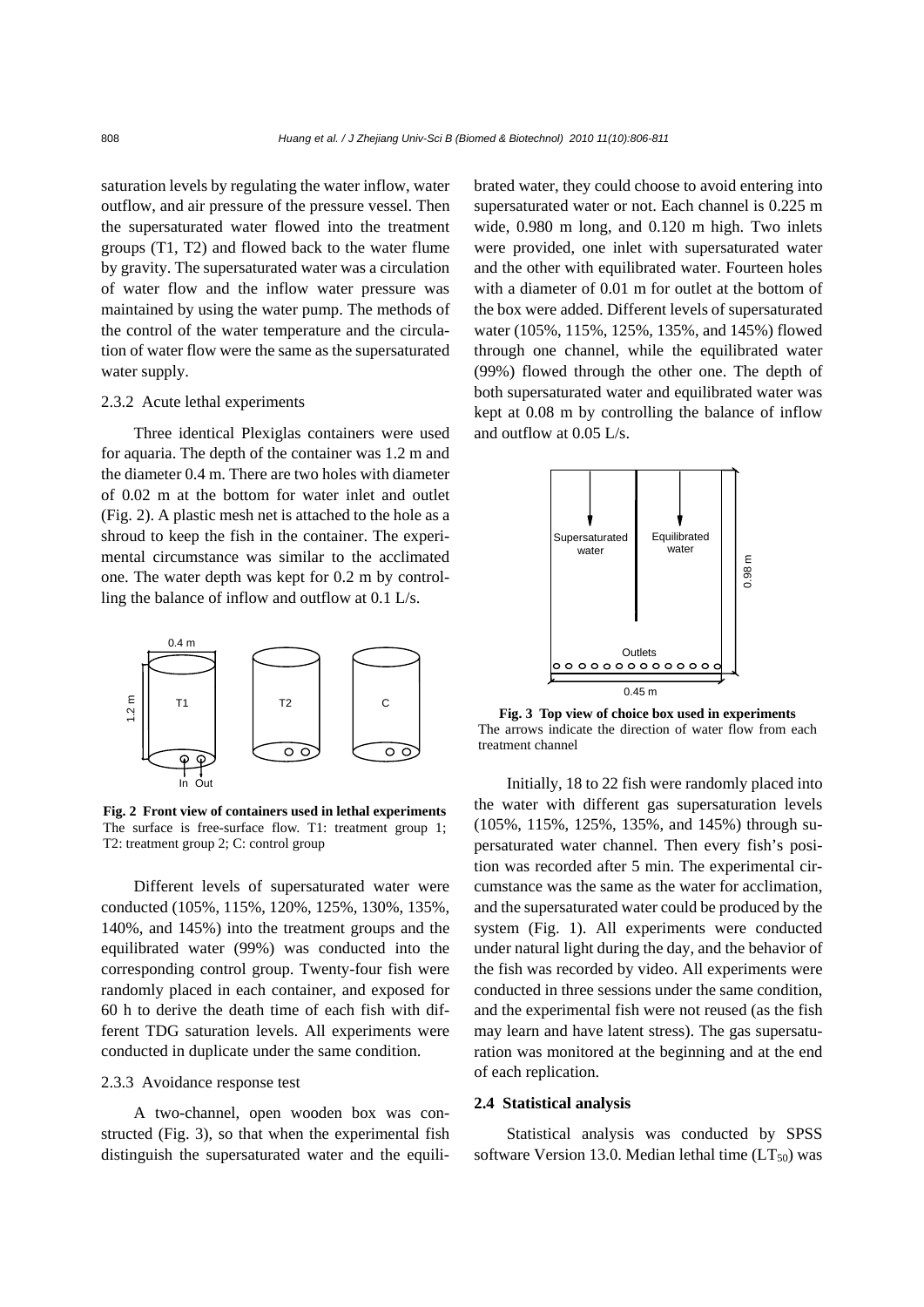used to assess the lethal responses in the juvenile rock carp in different levels of supersaturated water, and avoidance percentage (AP) was used to determine the avoidance ability of the experimental fish: AP=(*X*−*Y*)/  $N \times 100\%$ , where *X* is the number of fish in equilibrated water, *Y* is the number of fish in supersaturated water, and *N* is equal to  $X+Y$  (Qiu, 1992).

## **3 Results**

## **3.1 Acute lethality**

The  $LT_{50}$  of the juvenile rock carp in different levels of gas supersaturation is shown in Fig. 4. The juveniles died within a few hours after being put into the supersaturated water with levels of 130%, 135%, 140%, and 145%. However, the  $LT_{50}$  dramatically reduces when the gas saturation level is 125%. The mortality is minimal when the fish are in the supersaturation water with levels of 105% and 115% for 60 h, so the  $LT_{50}$  in these cases could be neglected.



Fig. 4 Different LT<sub>50</sub> under different levels of supersa**turated water**

#### **3.2 Avoidance responses**

The juvenile rock carp exhibited strong avoidance responses in the supersaturated water. The avoidance percentages are listed in Table 1. The data show that the avoidance percentage is larger than 90% when the gas supersaturation is above 135%, and the avoidance percentage decreases as the gas supersaturation reduces. In addition, the experiments show that the fish exhibit an obvious preference for supersaturated water when the gas supersaturation is below 115%.

**Table 1 Two-choice trials for juvenile rock carp** 

| <b>TDG</b><br>(% ) | Fish number of every trial |       |       | Mean avoidance    |
|--------------------|----------------------------|-------|-------|-------------------|
|                    | No. 1                      | No. 2 | No. 3 | percentage $(\%)$ |
| 145                | 18                         | 18    | 20    | 100.0             |
| 135                | 21                         | 20    | 18    | 91.0              |
| 125                | 18                         | 20    | 21    | 63.0              |
| 115                | 22                         | 19    | 18    | 15.0              |
| 105                | 18                         | 22    | 19    | 8.5               |

The avoidance percentages in the water with different levels of gas supersaturation (105%, 115%, 125%, 135%, and 145%) were analyzed by *F*-test of analysis of variance (ANOVA). The results show that there is statically significant difference in avoidance percentages at different levels of supersaturation (*F*=599.92>*F*0.01(3,10)=6.55, *P*<0.01).

### **4 Discussion**

#### **4.1 Fish species and sensitive life stage**

Different susceptibilities to gas supersaturation depend on the fish species. Alec *et al.* (1995) reported the  $LT_{50}$  for juvenile salmonids is 60 h at 120% TDG saturation and 6 h at 130% saturation, when the water is 28 cm deep. Beeman *et al.* (2003) found the  $LT_{50}$ for juvenile northern pike minnow is 15.3 h at 125% saturation and 10 h at 130% saturation. Some fish, such as rainbow, chinook, black bullhead, and northern pike minnow may detect and avoid moderate to high levels of supersaturation, while others seem to lack this ability (Stevens *et al*., 1980; Weitkamp and Katz, 1980; Lund and Heggberget, 1985; Beeman and Maule, 2006). The present study indicates that juvenile rock carp may detect supersaturated water and move laterally away from it.

It has been documented that the tolerance to supersaturation may arise as fish develop (Weitkamp and Katz, 1980; Mesa and Warren, 1997). Fidler and Miller (1997) concluded that smaller juvenile salmonids are most sensitive to elevated TDG levels. The exclusive use of juvenile rock carp in the trials is valuable because the life cycle stage is believed to be most affected by gas supersaturation. After understanding the effects of gas supersaturation on the minimal resistant life stage, the worst case scenario in this kind of fish is understood.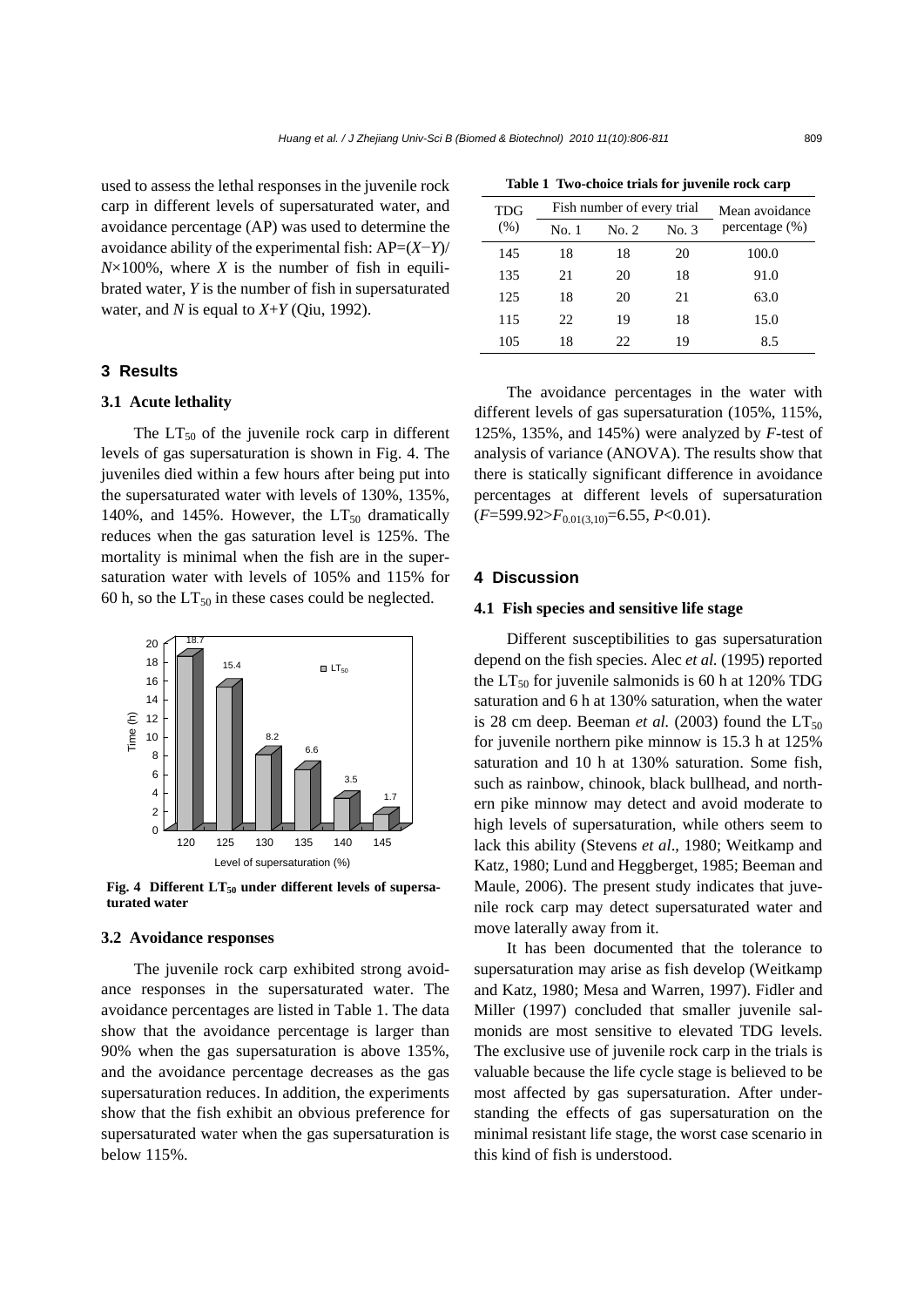#### **4.2 Temperature and water level variability**

The gas solubility in water is inversely proportional to the temperature. Under one-atmosphere of pressure, 1 °C increase in temperature will result in 2% increase in the TDG saturation (Nebeker *et al*., 1978; Schneider, 2003; Arntzen *et al*., 2009). Many researchers have found that fish in supersaturated water with water depth compensation (increasing the water depth) have a lower mortality than fish in the water with the same supersaturation level, but without water depth compensation (Ebel, 1969; Meekin and Turner, 1974; Blahm *et al*., 1976; Weitkamp, 1976; Heccbercet, 1984). Water with a saturation level of 110% tends to lose excess air when it is at surface pressure. However, at the hydrostatic pressure of 1 m deep water, the air does not tend to come out of solution (Knittel *et al*., 1980). The fish have a greater tolerance under the condition which allows them to reach deeper levels (due to hydrostatic pressure compensation). For example, at 120% of saturation relative to surface pressure, a fish at a depth of 2 m only experiences 100% of saturation. Thus, the experiments were carried out under constant water temperature of 25 °C and water level of 0.2 m in order to keep the TDG saturation stable and minimize depth compensation.

### **4.3 Safety of gas supersaturation**

The low mortality of the fish in the water with a supersaturation level of 115% for 60 h indicated that there is no acute lethality in juvenile rock carp when they are in water with the gas saturation below 115% under the temperature of 25 °C and with a water level of 0.2 m. Further, they exhibit a preference to supersaturated water when the gas supersaturation is below 115%. This experiment indicated that the juveniles can survive in water with a level of 115% saturation, possibly because the concentration causing avoidance behavior is often lower than the lethal concentration. If all the experimental fish show avoidance behaviors at a certain concentration, however, this concentration is equivalent to the lethal concentration (Lutz, 1995). The results are in accordance with the report written by NOAA, which suggests that TDG supersaturation levels between 110% and 120% had minimal impact on aquatic biota in river environments (NOAA, 1995).

## **4.4 TDG control**

Investigation of GBD showed that fish can recover from sublethal effects and signs of GBD, if they are removed from the supersaturated water or given sufficient hydrostatic compensation. Knittle *et al*. (1980) had placed juvenile steelhead at a depth of 3 m for 3 h in order to let the fish fully recover from near-lethal surface exposures to 130% TDG. Hans *et al*. (1999) reported bubbles in gill filaments of spring chinook salmon were almost completely dissipated within 2 h after the fish were transferred to normal water. The different  $LT_{50}$  in the experiments shows the lethal extent of different levels of TDG supersaturations, and can determine the time over which the juveniles can recover from sublethal levels. The gas supersaturation criteria could be further set down by additional investigation on other species and field observations.

## **5 Conclusions**

The results show that 120% supersaturation is the threshold of acute lethal levels, and 115% saturation is safe for the juvenile rock carp. It can provide an initial evaluation for the effects of TDG saturation on domestic species in the Yangtze River. A gas supersaturation criterion could be set to protect the downstream aquatic environment of the Yangtze River.

#### **6 Acknowledgements**

The authors are grateful to Mr. Wen-min YI (Sichuan University, China) for his advice and help in designing and making the experimental system.

#### **References**

- Alec, G.M., Matthew, G., Mesa, K.M., 1995. Gas Bubble Trauma Monitoring and Research of Juvenile Salmonids. Technical Report, U.S. Geological Survey Biological Resources Division Columbia River Research Laboratory.
- Arntzen, E.V., Geist, D.R., Murray, K.J., Dawley, E.D., Vavrinec, J., Schwartz, D.E., 2009. Influence of the hyporheic zone on supersaturated gas exposure to incubating chum salmon. *N. Am. J. Fish. Manage.*, **29**(6):1714- 1727. [doi:10.1577/M08-212.1]
- Beeman, J.W., Maule, A.G., 2006. Migration depths of juvenile